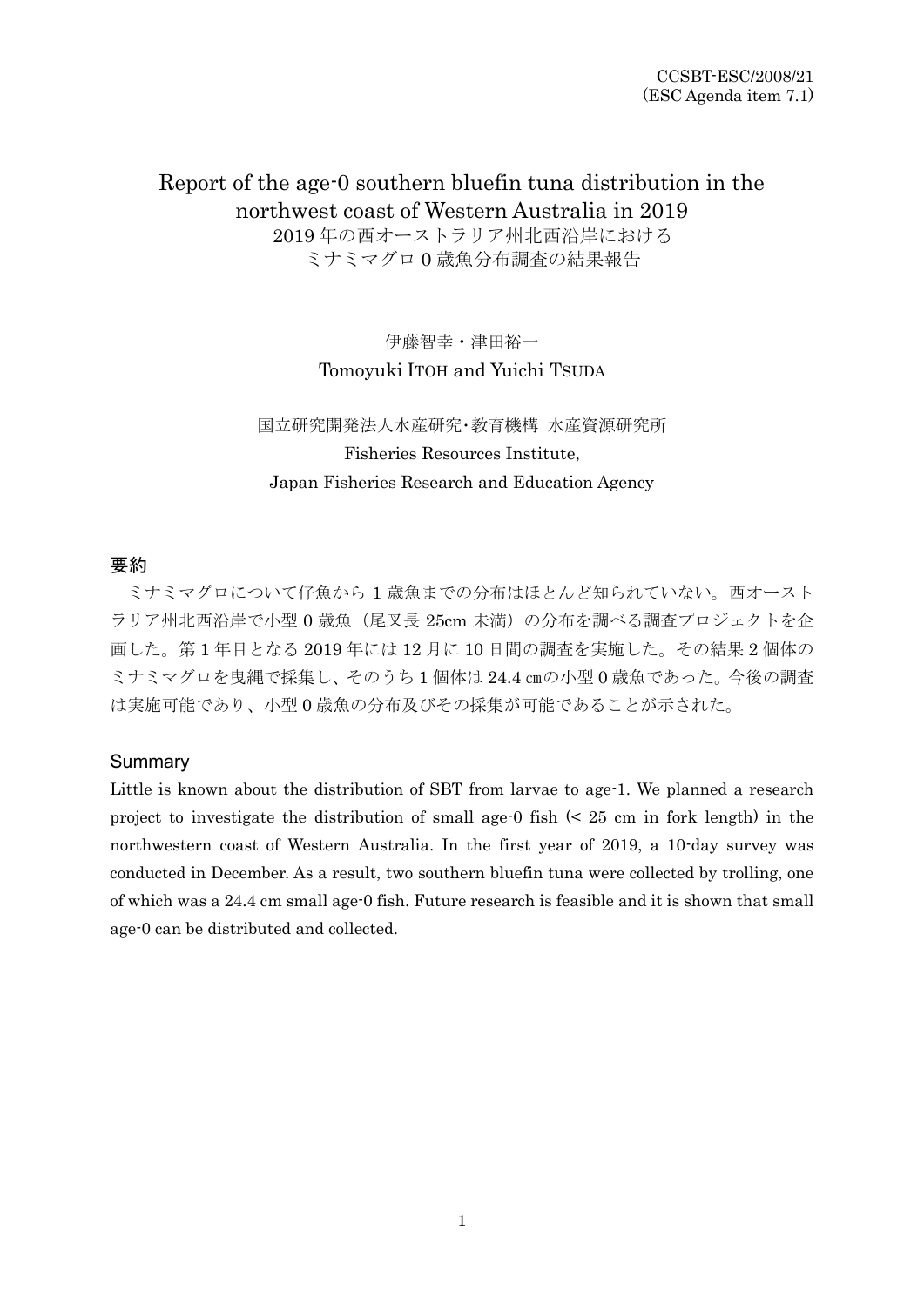### 1. Introduction

It has been revealed from the collection of larvae and the catch of adult fish with developed ovaries that the spawning grounds of southern bluefin tuna (*Thunnus maccoyii*; SBT) are located in the waters between south of Java and northwest of Australia (10S-20S, 100E-125E) ( Ueyanagi 1969, Warashina and Hisada 1970, Farley and Davis 1998). It is known that the fish, which has grown to about 45 cm (1 year old), is distributed on the west coast of Western Australia where Leeuwin Current, a thin, slow speed warm current that flows from north to south exist (Hynd 1965). Little is known about the distribution and migration of larvae to age-1 fish. It is important to know the distribution and migration of fish in the life stage during this period, and the influence of the environment on it, because it is possible to understand the annual fluctuation of recruitment of SBT stock.

In the 1980s and 1990s, the Japanese Fisheries Agency carried out several research surveys using the research vessel Shoyo-maru on the west coast of Western Australia, and collected SBT by trolling. As a result, the distribution of age-1 fish was confirmed mainly off Perth (32S), and a total of 11 small age-0 fish of 25 cm or less were collected. However, no survey was conducted after that, and information on the distribution of small age-0 fish was not added. Therefore, we conducted a survey cruise to obtain information on the distribution of small age-0 fish. This year, the purpose was to evaluate the feasibility of conducting the survey.

#### 2. Materials and methods

An Australian vessel, *Latitude 22* (21m long, 5.5m wide, 30 ton) was chartered (Fig. 1). Two researchers and three crew members boarded. The study area was on the northwest coast of Western Australia, spanning 390 km along the coastline from Shark Bay to Exmouth. We conducted a survey from 6 am to 5 pm and anchored in calm bay at night. The GPS recorder recorded the position every second. During the trolling operation, the boat speed was 6-7 knots. The trolling has five lines and is equipped with a plastic lure. Body length in fork length was measured when there was a catch. For some individuals, the body weight was measured and biological samples including stomach and muscle tissue were collected. For oceanic observation, bundling two depth/time measuring devices (JFE Advantech Co., Ltd., DIFI-D10) and temperature/salinity measuring devices (JFE Advantech Co., Ltd., DIFI2-CT) were down to the seabed or up to 200 m depth.

#### 3. Results

The survey lasted 10 days from Carnarvon, Shark Bay, on 30 November to Exmouth, 9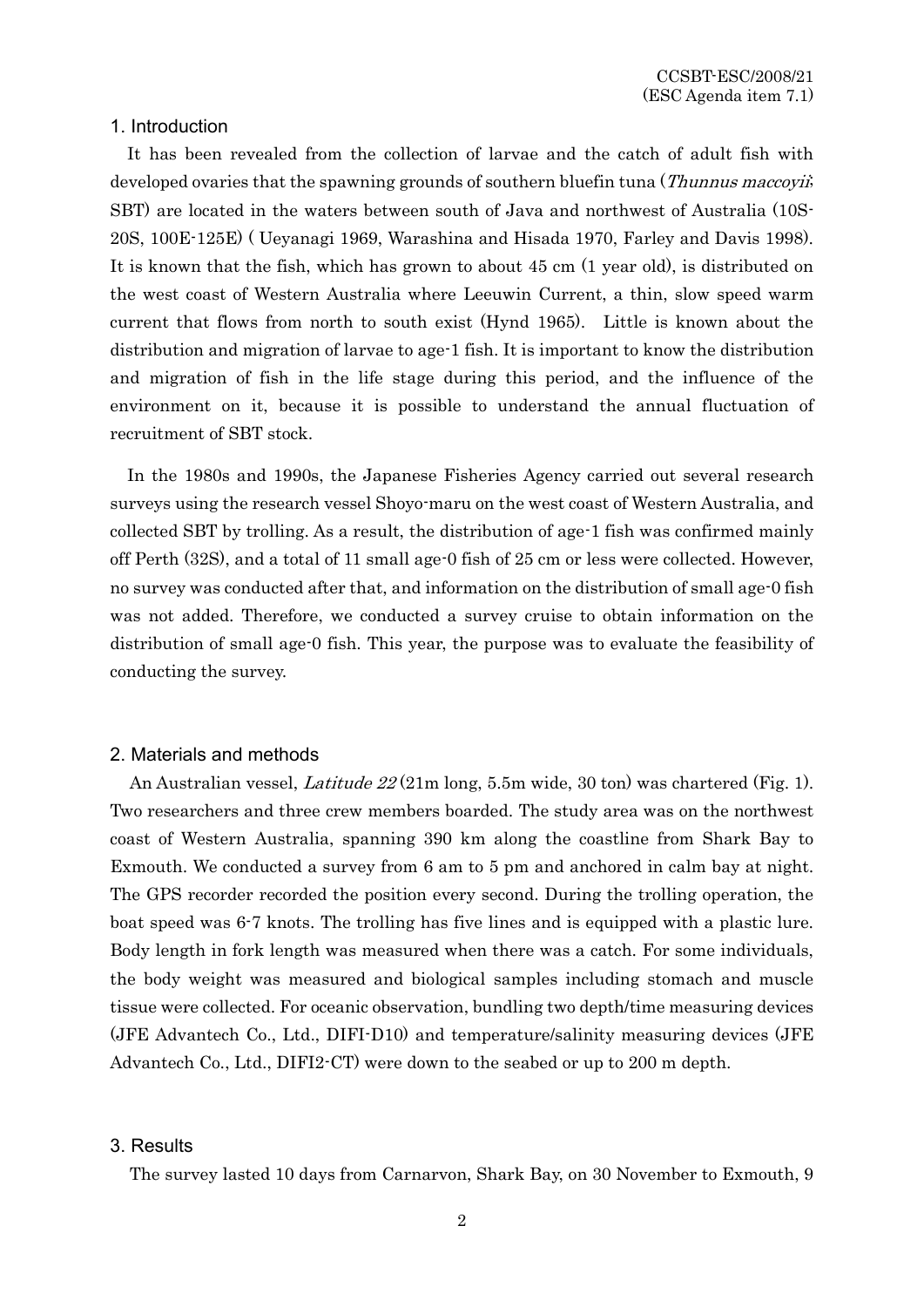December (Fig. 2). A total of 72 fish were caught, including 2 SBT, 1 yellowfin tuna Thunnus albacares, 3 longtail tuna Thunnus tonggol, 27 skipjack Katsuwonus pelamis, 2 mackerel tuna *Euthynnus affinis* and others (Table 1). A SBT caught off the west coast of Shark Bay (24.8S, 112.6E) on December 1 have a fork length of 40 cm, which would be born at the end of the previous spawning period (i.e. around March 2019) estimated from the fork length. Another SBT caught off the west coast of Exmouth Peninsula (22.4S, 113.6E) on December 8 have a fork length of 24.4cm, and are considered to have been born during the spawning period (i.e. September 2019) from the fork length (Fig. 3). The total weight of SBT mortality of two fish was 1.6 kg. Species of SBT was identified from the number of gill raker and the morphology of the liver on the boat, and was further confirmed from DNA of muscle tissue in the laboratory. Oceanic observation was conducted at 9 stations.

## 4. Discussion

This survey cruise was shown to be highly feasible with the possibility of procuring vessels, anchoring points, and supplying food and fuel. In addition, it was revealed that age-0 SBT of less than 25 cm are distributed and that they can be caught. It is possible and worthwhile to continue the investigation.

One concern is that the wind is strong in this area, and in December 2019, when the survey was conducted, we were blessed with favorable conditions where the wind was weaker than usual. In the future, there may be stronger wind conditions. The number of SBT caught was small. It may have been a low level of year class. The number of collected individuals may increase due to the identification of suitable areas and suitable fishing gear as a result of continuation in the future.

The Shoyo-maru cruise (1988, 1989, 1990, 1991, 1992, 1996) from the 1980s to the 1990s confirmed that SBT of less than 25 cmFL are distributed in 24S near Shark Bay. The collection of 24.4 cm of individual this time was about 150 km north of it. It seems that small age-0 fish of less than 25 cmFL are distributed in a wide area to the north of the previously assumed area.

#### Acknowledgment

We thank Mr. Small, Ms. Small and Ms. Hirota of Latitude 22 and Mr. Totterdell in MIRG for their help of this survey. We thank AFMA given us scientific research permission in the Australian coastal waters (#1004402).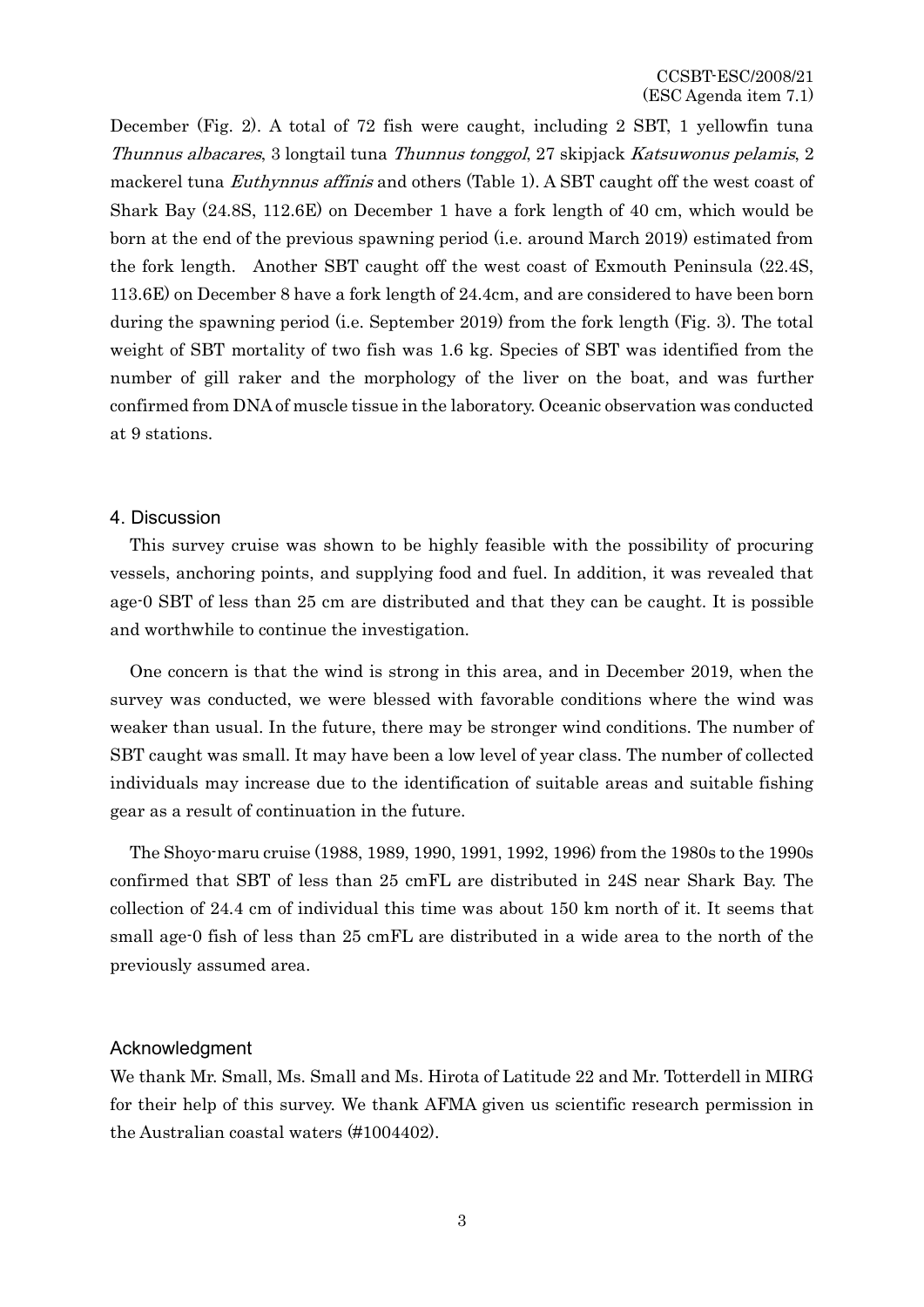## References

- Farley J. H. and Davis, T.L.O. (1998) Reproductive dynamics of southern bluefin tuna, Thunnus maccoyii. Fish. Bull. 96:223-236.
- Hynd J.S. (1965) Southern bluefin tuna population in south-west Australia. Aust. J. Mar. Freshw. Res., 16:25-32.
- Ueyanagi S. (1969) The spawning of the southern bluefin tuna (Thunnus maccoyii) as indicated by the occurrence of its larvae. Bull. Far Seas Fish. Res. Lab., 1: 1-4.
- Warashina I. and Hisada K. (1970) Spawning activity and discoloration of meat and loss of weight in the southern bluefin tuna. Bull. Far Seas Fish. Res. Lab., 3: 147-165.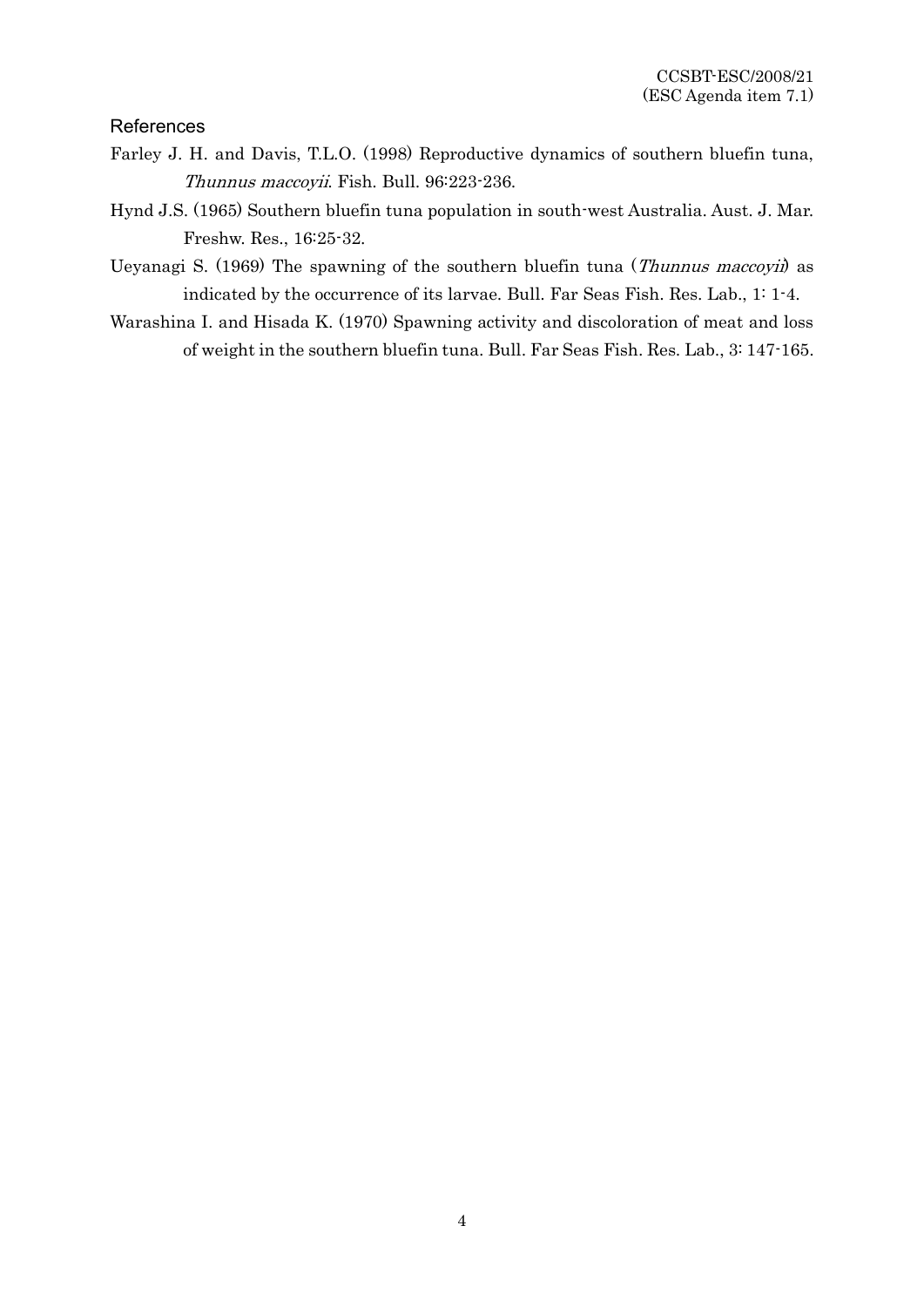

Figure 1. Latitude 22, used for the 2019 survey.



Figure 2. The trajectory of the vessel (line) and locations of southern bluefin tuna caught (circles) in the 2019 survey.

The numbers are the location at 9AM on *i*<sup>th</sup> day.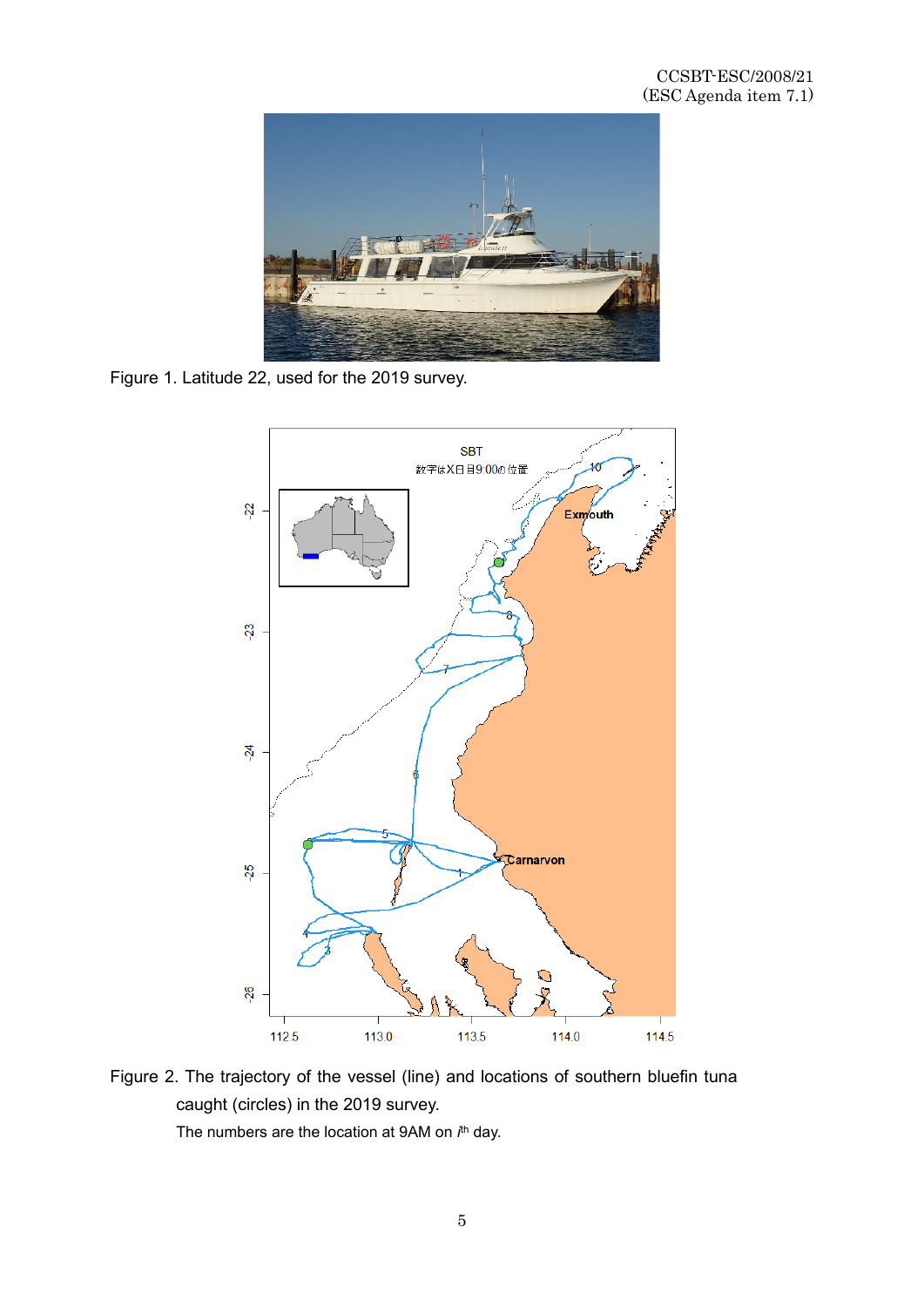

Figure 3. Southern bluefin tuna individual caught in 24.4 cm fork length.



Figure 4. Location of southern bluefin tuna caught in R/V Shoyo-maru cruises in the 1980s and 1990s.

The red line is 200 m isobath.